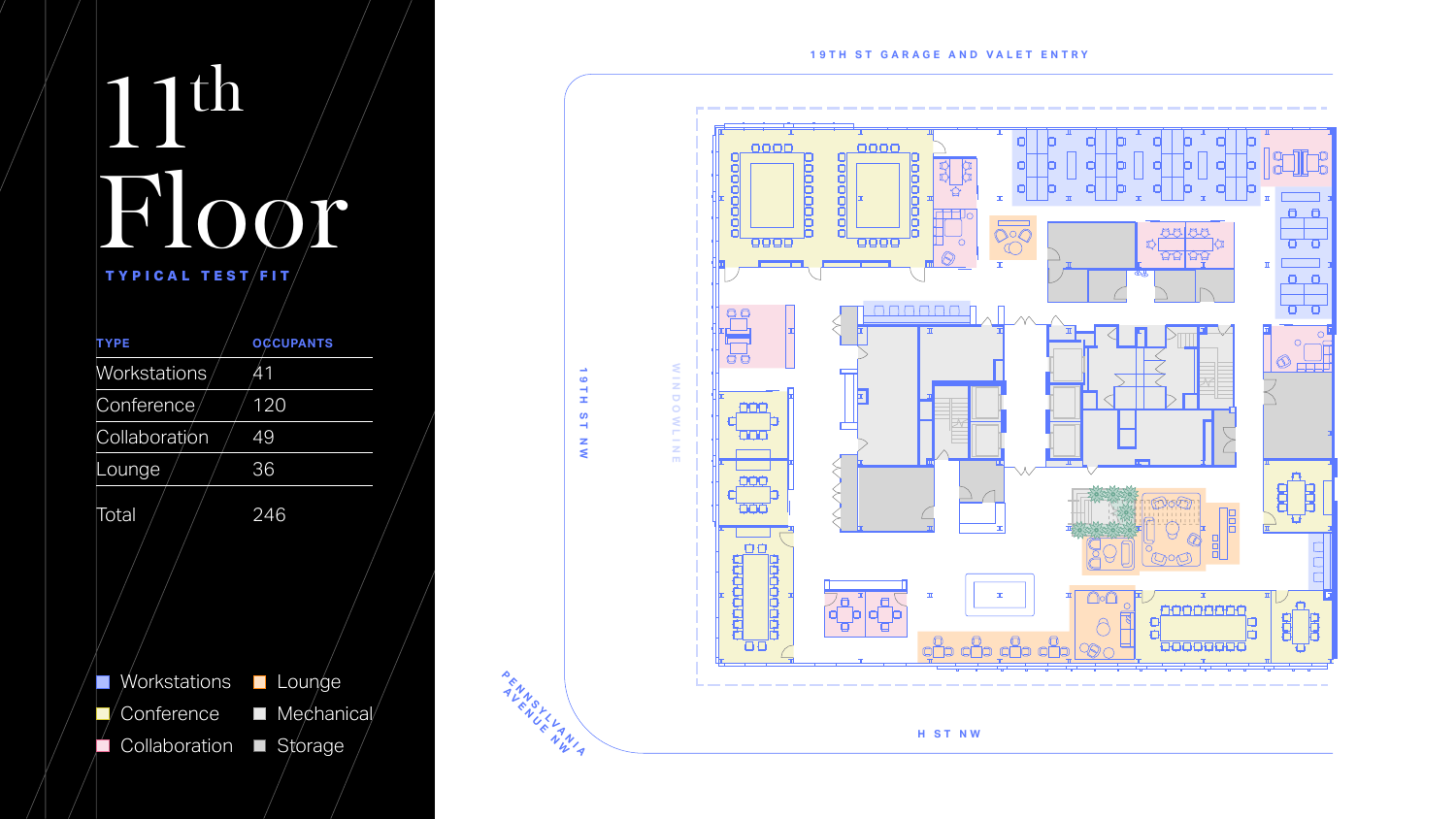## st Floor

**L O B B Y , C A F É + FITNESS CENTER**

**Reception/** Valet/Parking  $\blacktriangleright$  Lobby **Café** 

**Fitness** Center  $\blacksquare$  Mechanical/ Storage



**H ST NW**